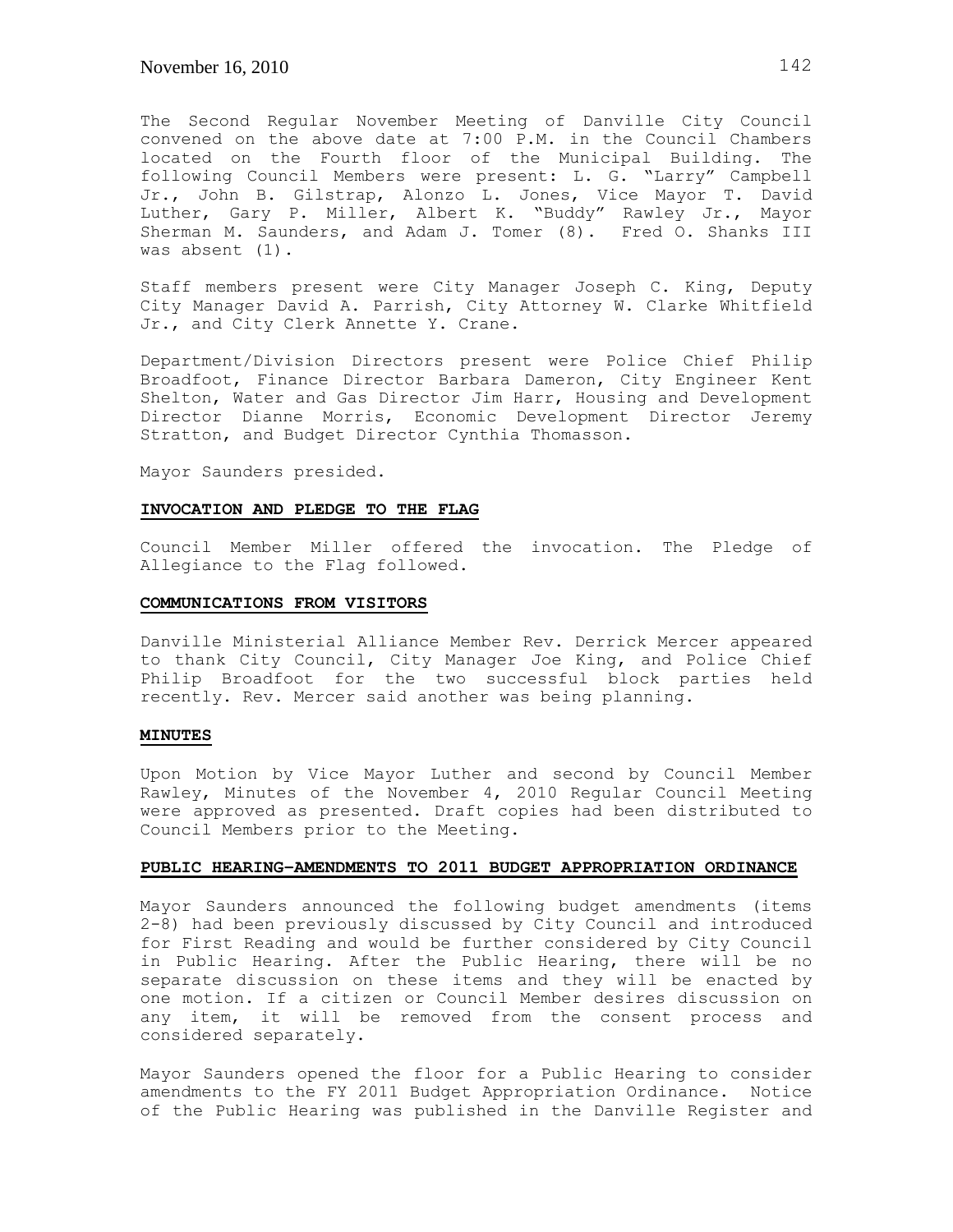Bee on November 2, 2010. No one present desired to be heard and the Public Hearing was closed.

Vice Mayor Luther moved adoption of the following:

**Ordinance No. 2010-11.03** presented by its First Reading on November 4, 2010 amending the Fiscal Year 2011 Budget Appropriation Ordinance by increasing revenues from the Tobacco Region Opportunity fund for economic development incentive packages for an appropriation in the amount of \$1,600,000 and appropriating same.

**Ordinance No. 2010-11.04** presented by its First Reading on November 4, 2010 amending the Fiscal Year 2011 Budget Appropriation Ordinance to anticipate grant funds from the Commonwealth of Virginia for Litter Control and Recycling efforts in the amount of \$9,657 and appropriating same.

**Ordinance No. 2010-11.05** presented by its First Reading on November 4, 2010 amending the Fiscal Year 2011 Budget Appropriation Ordinance for projects to be undertaken within the City and to be financed anticipating revenues from Virginia Department of Transportation (VDOT) Revenue Sharing Program funds in the amount of \$368,723.

**Ordinance No. 2010-11.06** presented by its First Reading on November 4, 2010 amending the Fiscal Year 2011 Budget Appropriation Ordinance by anticipating revenues in the amount of \$35,609 from the operation of an Electronic Monitoring Program and \$33,758 from the operation of an Outreach Detention Program for Pittsylvania County for a total appropriation of \$69,367.

**Ordinance No. 2010-11.07** presented by its First Reading on November 4, 2010 amending the Fiscal Year 2011 Budget Appropriation Ordinance by increasing revenue from the Virginia Department of Motor Vehicles Highway Safety Selective Enforcement Grant Program in the amount of \$20,508 and appropriating same.

**Ordinance No. 2010-11.08** presented by its First Reading on November 4, 2010 amending the Fiscal Year 2011 Budget Appropriation Ordinance by increasing revenues to anticipate the receipt of funds from the United States Department of Justice, Bureau of Justice Assistance, Fiscal Year 2010 Edward Byrne Memorial Justice Assistance Grant (JAG) in the amount of \$38,453.

**Ordinance No. 2010-11.09** presented by its First Reading on November 4, 2010 amending the Fiscal Year 2011 Budget Appropriation Ordinance by increasing revenues from the Virginia Department of Motor Vehicles Highway Safety Regional Crash Investigative Team Grant Program in the amount of \$25,400 to be used for advanced training for members of the Regional Crash Team.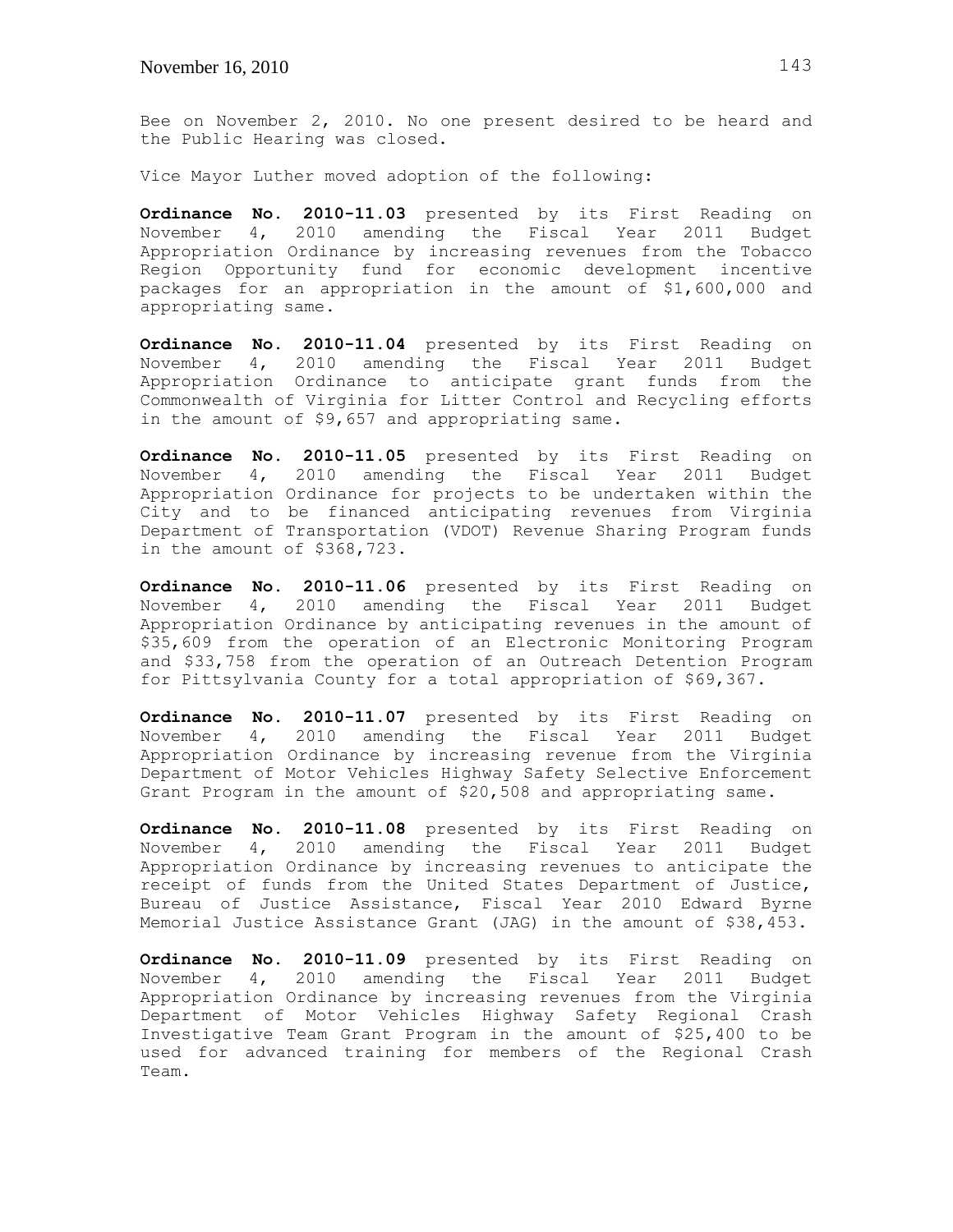The Motion was seconded by Council Member Rawley and carried by the following vote:

VOTE: 8-0 AYE: Campbell, Gilstrap, Jones, Luther, Miller, Rawley, Saunders, and Tomer (8) NAY: None (0) ABSENT: Shanks (1).

### **ISSUE \$15,000,000 IN REVENUE BONDS THROUGH THE IDA**

### **STATEMENT OF CONFLICT OF INTEREST**

I, Alonzo L. Jones, do hereby state that I have a conflict of interest regarding the resolution authorizing the issuance of up to \$15,000,000 in revenue bonds through the Industrial Development Authority for the benefit of Averett University listed as agenda item VIII (A). Therefore, pursuant to the State and Local Government Conflict of Interest Act, Virginia Code Section 2.2-3112, I must abstain from voting on this agenda item

Witness my signature this  $16<sup>th</sup>$  day of November 2010.

s/Alonzo L. Jones

#### **STATEMENT OF CONFLICT OF INTEREST**

I, Albert K. Rawley Jr., do hereby state that I have a conflict of interest regarding the resolution authorizing the issuance of up to \$15,000,000 in revenue bonds through the Industrial Development Authority for the benefit of Averett University listed as agenda item VIII (A). Therefore, pursuant to the State and Local Government Conflict of Interest Act, Virginia Code Section 2.2-3112, I must abstain from voting on this agenda item

Witness my signature this  $16<sup>th</sup>$  day of November 2010.

s/Albert K. Rawley Jr.

Council Member Gilstrap moved adoption of a Resolution entitled:

## RESOLUTION NO. 2010-11.06

A RESOLUTION AUTHORIZING THE ISSUANCE OF UP TO \$15,000,000 IN REVENUE BONDS THROUGH THE INDUSTRIAL DEVELOPMENT AUTHORITY FOR THE BENEFIT OF AVERETT UNIVERSITY.

The Motion was seconded by Council Member Tomer and carried by the following vote:

VOTE: 6-0-1 AYE: Campbell, Gilstrap, Luther, Miller, Saunders, and Tomer (6) NAY: None (0)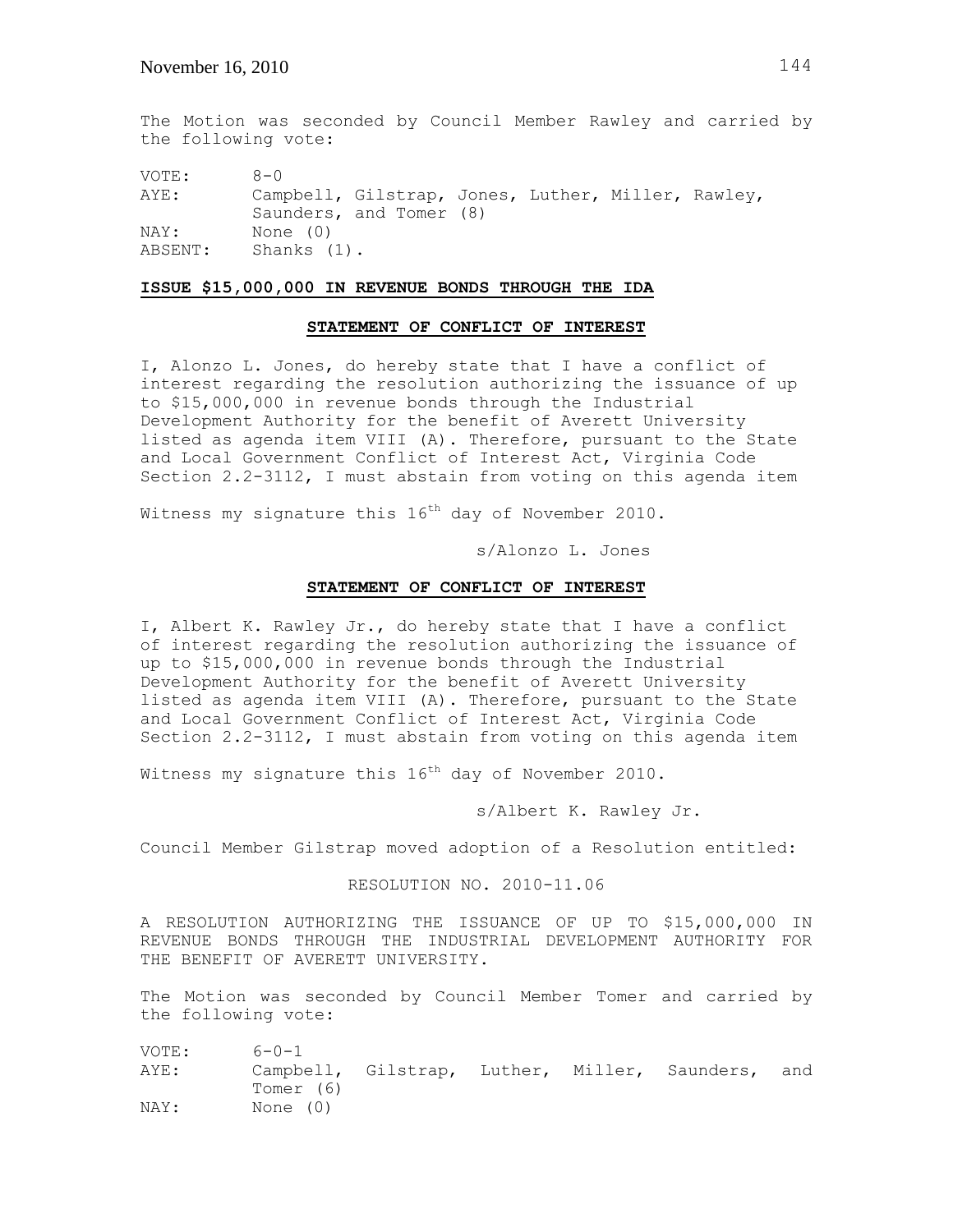ABSENT: Shanks (1) ABSTAIN: Jones and Rawley (2).

### **APPROVE SUPPORT AGREEMENT WITH INDUSTRIAL DEVELOPMENT AUTHORITY**

Council Member Rawley moved adoption of a Resolution entitled:

# RESOLUTION NO. 2010-11.07

A RESOLUTION OF THE COUNCIL OF THE CITY OF DANVILLE, VIRGINIA APPROVING A SUPPORT AGREEMENT WITH THE INDUSTRIAL DEVELOPMENT AUTHORITY OF DANVILLE, VIRGINIA.

Council Member Gilstrap seconded the Motion.

Council Members expressed concern about paying money back should the company not be successful. Economic Development Director Jeremy Stratton stated the company have been vetted and had a great chance of succeeding. In the event the company failed, there would be another company waiting to fill the space very quickly.

Mr. Tomer stated the project was a very exciting one, but expressed concern about the company defaulting. Finance Director Barbara Dameron and Mr. Stratton advised the company had raised approximately \$30,000,000 towards the project to date.

Mr. Stratton stated a Performance Agreement was currently being drafted that sets out what the company must achieve in a specific amount of time. Mr. Gilstrap stated he would support the agreement because of the great potential for jobs the company would provide.

Vice Mayor Luther expressed concern the County was not involved in this financing. City Manager King advised the County was currently in litigation and was unable to do so.

The Resolution was adopted by the following vote:

VOTE: 8-0 AYE: Campbell, Gilstrap, Jones, Luther, Miller, Rawley, Saunders, and Tomer (8) NAY: None (0) ABSENT: Shanks (1).

# **APPLY TO TOBACCO INDEMNIFICATION & REVITALIZATION COMMISSION**

Council Member Jones moved adoption of a Resolution entitled:

## RESOLUTION NO. 2010-11.08

A RESOLUTION AUTHORIZING THE CITY OF DANVILLE TO SUBMIT AN APPLICATION TO THE VIRGINIA TOBACCO INDEMNIFICATION AND COMMUNITY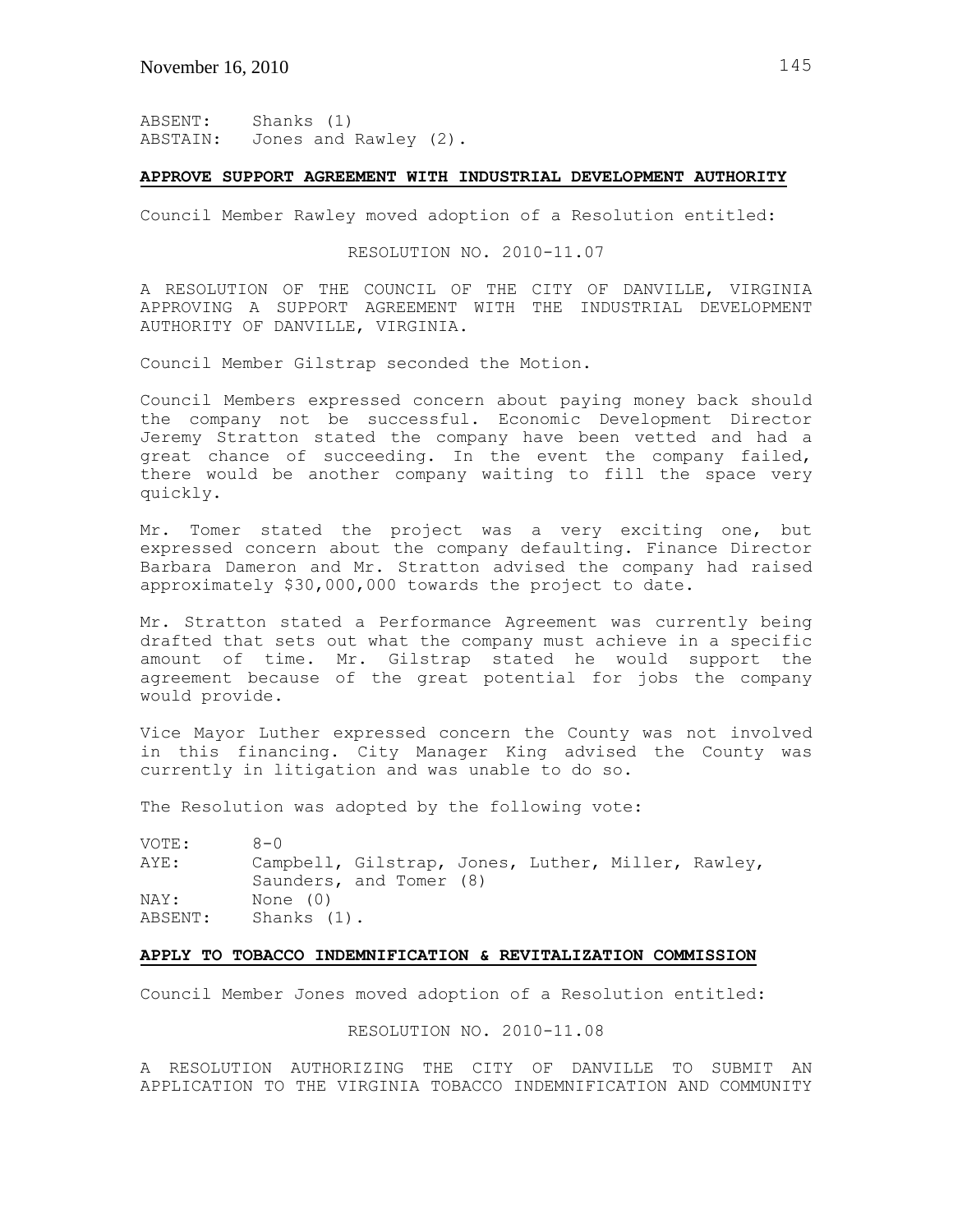REVITALIZATION COMMISSION FOR AN AWARD UNDER THEIR SOUTHSIDE ECONOMIC DEVELOPMENT GRANT PROGRAM.

The Motion was seconded by Council Member Rawley and carried by the following vote:

VOTE: 8-0

AYE: Campbell, Gilstrap, Jones, Luther, Miller, Rawley, Saunders, and Tomer (8) NAY: None (0) ABSENT: Shanks (1).

## **APPLY TO TOBACCO COMMISSION – SPECIAL PROJECTS – MEGA SITE**

Council Member Rawley moved adoption of a Resolution entitled:

RESOLUTION NO. 2010-11.09

A RESOLUTION AUTHORIZING THE CITY OF DANVILLE TO SUBMIT AN APPLICATION TO THE VIRGINIA TOBACCO INDEMNIFICATION AND COMMUNITY REVITALIZATION COMMISSION FOR AN AWARD UNDER THEIR SPECIAL PROJECTS MEGA SITE GRANT PROGRAM.

The Motion was seconded by Council Member Gilstrap and carried by the following vote:

VOTE: 8-0 AYE: Campbell, Gilstrap, Jones, Luther, Miller, Rawley, Saunders, and Tomer (8) NAY: None (0) ABSENT: Shanks (1).

#### **COMMUNICATIONS**

City Manager King reported on the water line break that occurred on Riverside Drive early yesterday afternoon. Mr. King advised that water service had been restored to Riverside Drive, but residents in the surrounding area had been advised to boil their water until results of the bacteriological report were in.

Mr. King reported on the chemical spill that occurred just before noon this morning at the intersection of Routes 58 and 29. He said the pesticide, magnesium phosphide, had been spilled from a pickup truck and the chemical when mixed with water emitted a toxic gas. The accident happened during a rain storm. HazMat crews had isolated the area and residents had been evacuated to Glenwood School. Mr. King said by late afternoon residents had been allowed to return to their homes.

There were no communications from the City Attorney and City Clerk.